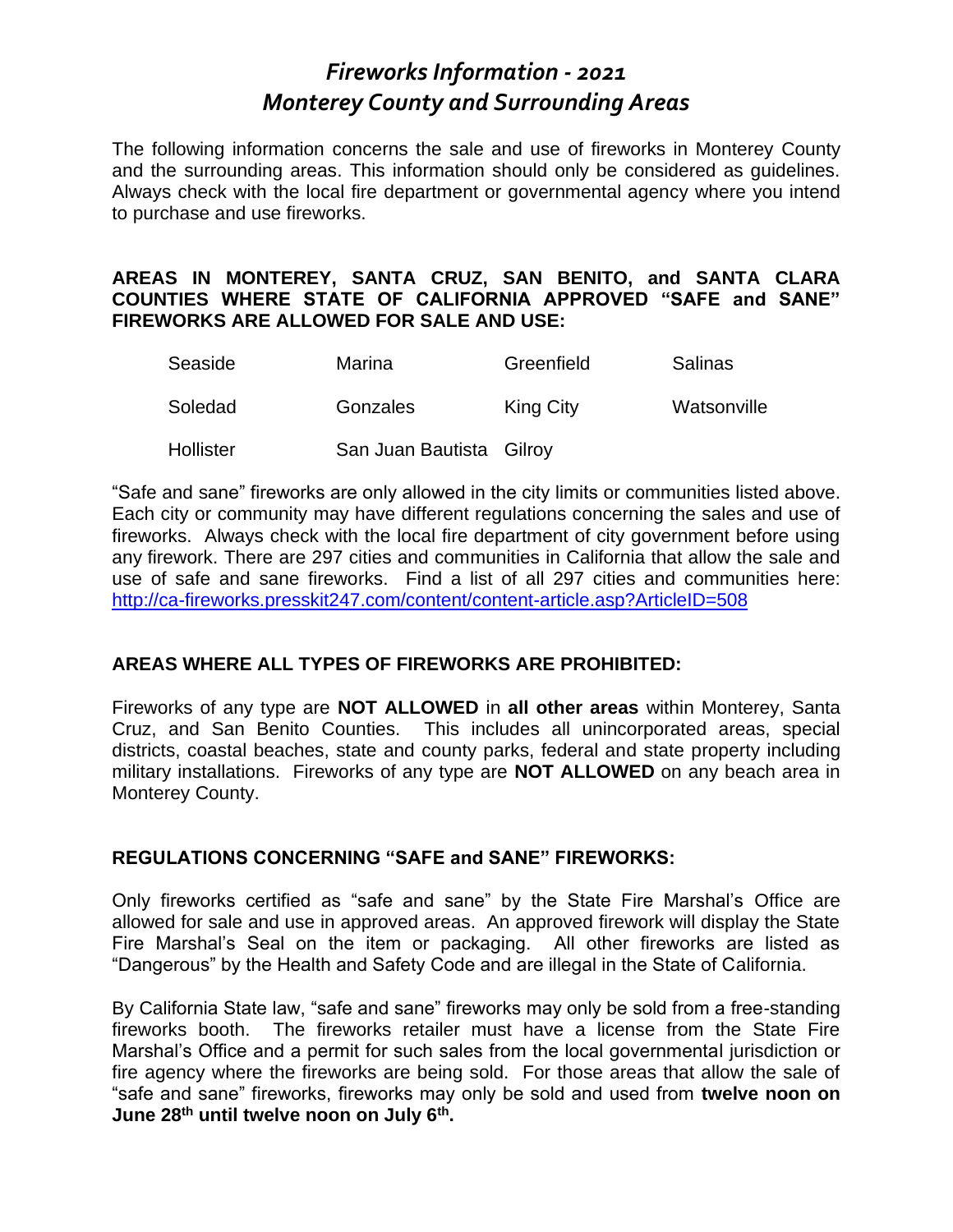State law prohibits the sale of fireworks to persons less than sixteen years of age. Some local areas may have more restrictive age limits. Always check with your local fire agency for the current regulations on the sale and use of fireworks in your area.

## **WHEN USING "SAFE AND SANE" FIREWORKS, ALWAYS FOLLOW THESE IMPORTANT SAFETY TIPS:**

- 1. Always use fireworks under adult supervision.
- 2. Always follow the directions printed on the firework of packaging.
- 3. Never use a firework in or around dry grass or areas that are likely to catch fire.
- 4. After a firework has been used, soak in water before discarding.
- 5. Never throw a firework in the air or at a person.
- 6. Never take a firework apart or experiment with a firework.
- 7. Light only one at a time and stay away when fireworks are lit.
- 8. Never carry a firework in your pocket.
- 9. Fireworks are never to be used indoors.
- 10. Never try to re-light or "fix" a firework.
- 11. Always keep at a safe distance.
- 12. Always have a garden hose and a bucket of water on hand when using fireworks.
- 13. Never light a firework with a flare or use another firework for lighting.

#### **REGULATIONS CONCERNING "DANGEROUS" FIREWORKS THAT ARE ILLEGAL IN CALIFORNIA:**

Per the California Health and Safety Code, any person in possession of a classified "Dangerous" firework is in violation of the law and subject to arrest and imprisonment.

Generally, a firework classified as "Dangerous" in the Health and Safety Code is any firework that either:

- ➢ Explodes
- $\triangleright$  Rises into the air
- $\triangleright$  Moves across the ground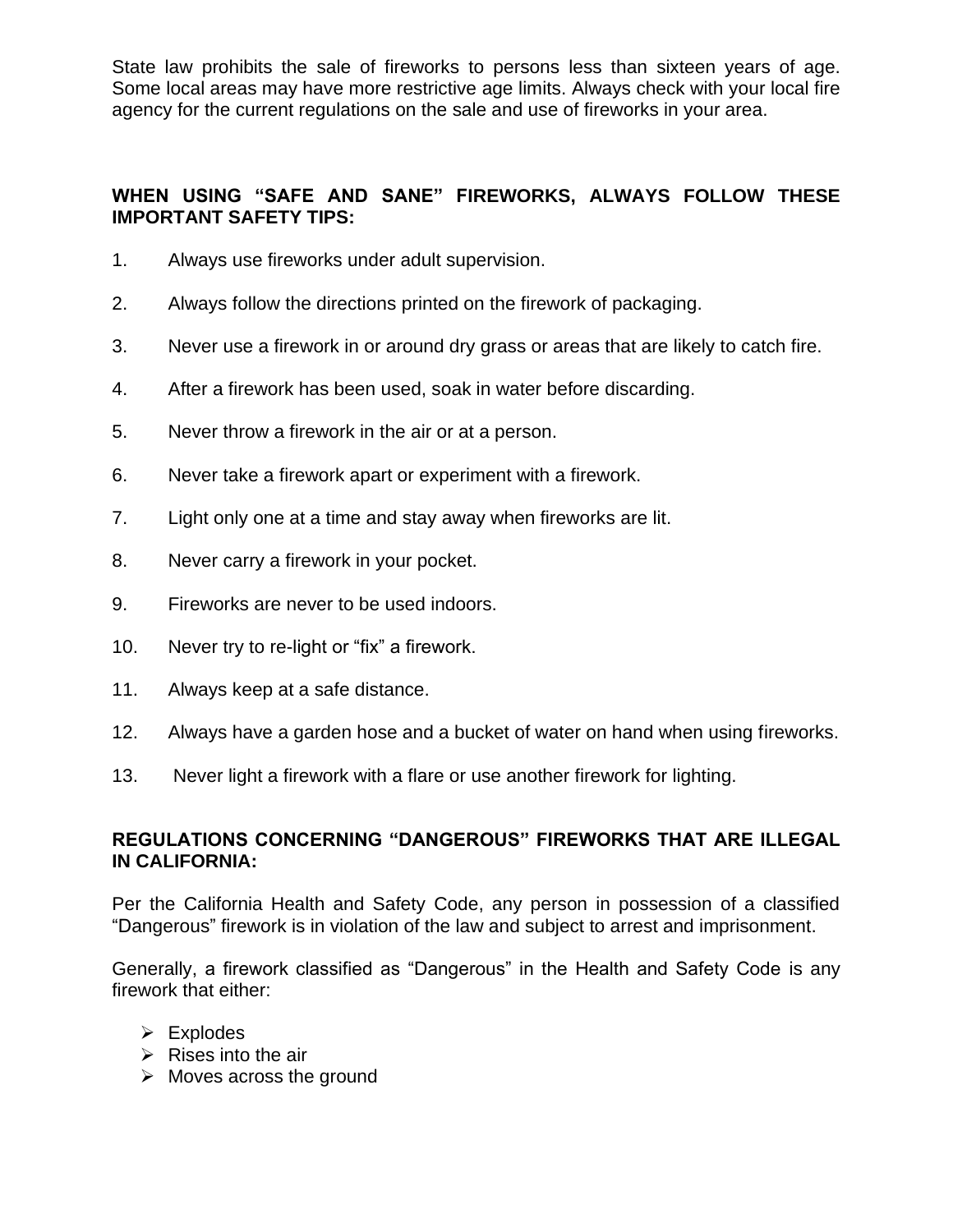"Dangerous" fireworks may also:

- $\checkmark$  Discharge flaming balls that can explode
- $\checkmark$  Contain poisonous chemicals
- $\checkmark$  Cause serious personal injuries
- $\checkmark$  Malfunction without warning
- $\checkmark$  Travel great distances
- $\checkmark$  Cause fires, or property damage

#### **DANGEROUS FIREWORKS PENALTIES:**

Under Section 12700 of the California Health and Safety Code, any person that violates any provision of the State Fireworks Law or Regulations, or is in possession of less than 25 pounds gross weight of dangerous fireworks is guilty of a misdemeanor punishable by a fine of not less than \$500.00 nor more than \$1000.00, or by imprisonment in the County Jail for up to one year, or both a fine and imprisonment.

For possession between 25 to 100 pounds, a fine of not less than \$1,000 nor more than \$5,000 shall be imposed or imprisonment in a County Jail for up to one year, or both a fire and imprisonment.

For possession between 100 and 5,000 pounds of dangerous fireworks, fines range between \$5,000 and \$10,000 in addition to possible imprisonment in state prison or a County Jail for up to one year, or both a fine and imprisonment.

For possession of over 5,000 pounds of dangerous fireworks, fines range between \$10,000 and \$50,000 in addition to possible imprisonment in state prison or a County Jail for up to one year, or both a fine and imprisonment.

A person possessing or using certain types of fireworks such as an M-80, M-100, or M-1000, or using fireworks to make explosive devices may be charged with a felony.

Local jurisdictions my have administrative regulations that allow for much higher fines.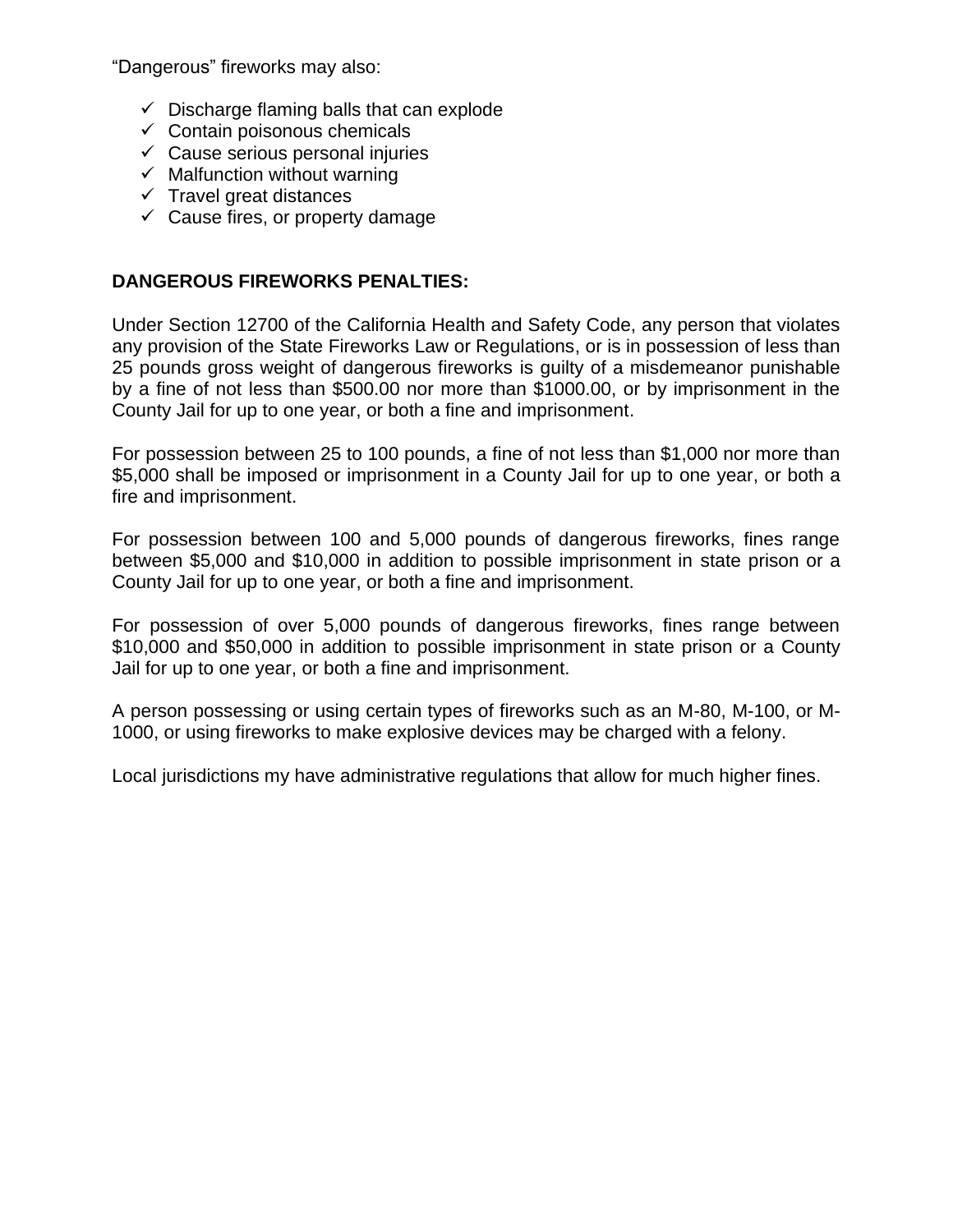# **Examples of Dangerous and Illegal Fireworks in California:**



# **SALES OF FIREWORKS ON THE INTERNET OR CRAIGSLIST:**

Sales of fireworks over the Internet to California residents is prohibited and a violation of Section 12560 of the California Health and Safety Code.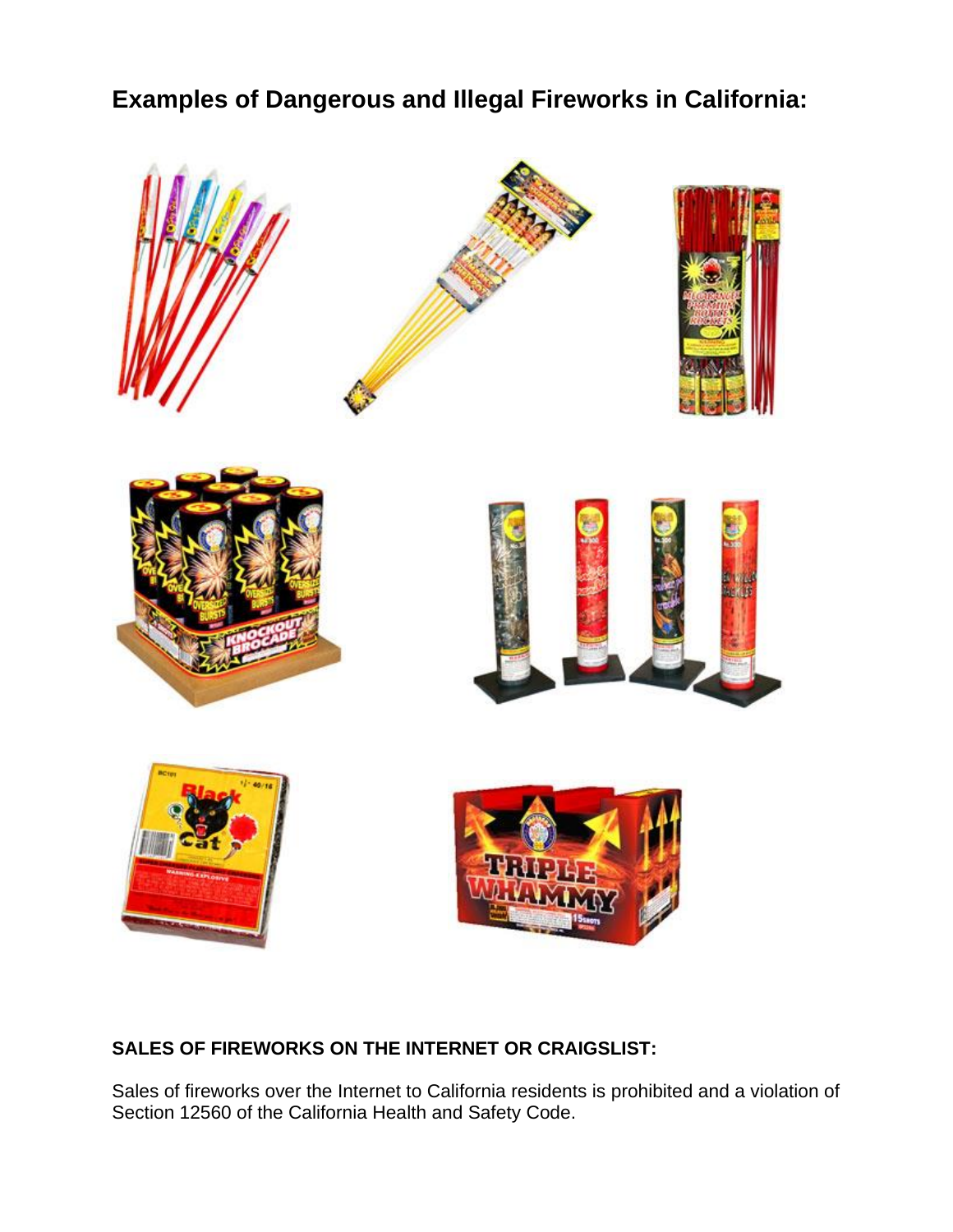#### **"PARTY POPPERS" and "POP ITS"**

Novelty items such as "party poppers" and "pop its" are allowed for sale at any retail outlet in California providing the local jurisdiction does not have an ordinance preventing the sale of such items. Although the packaging is like actual fireworks, these items are classified as a "pyrotechnic device" and not regulated as a "safe and sane" or "dangerous" firework.





# **FIREWORKS SAFETY ORGANIZATIONS AND WEBSITES:**

| <b>National Fire Protection Association</b> | http://nfpa.org                               |  |
|---------------------------------------------|-----------------------------------------------|--|
| <b>Consumer Product Safety Commission</b>   | http://cpsc.gov                               |  |
| California Office of the State Fire Marshal | http://osfm.fire.ca.gov/fireworks.html        |  |
| <b>National Council on Fireworks Safety</b> | http://fireworksafety.com                     |  |
| <b>California Fireworks Newswire</b>        | http://ca-fireworks.presskit247.com/index.asp |  |

For additional information on fireworks regulations or fireworks safety, contact your local fire department.